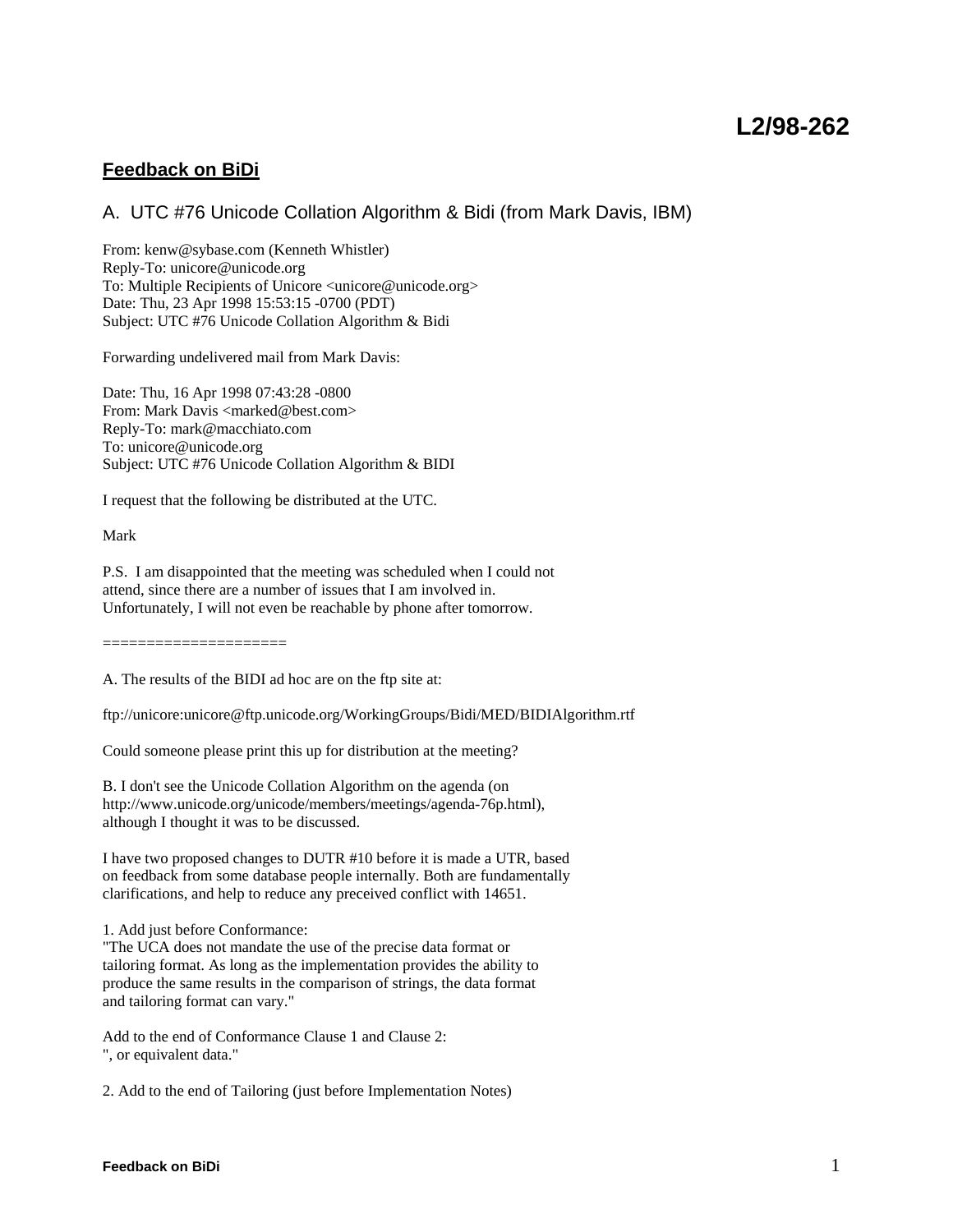#### Customization

Implementations of the algorithm may allow users (through an API) to specify variations on the algorithm that have a broad effect on the results, without tailoring all of the characters involved. Examples of these include:

1. Rearrangement of the order of particular scripts.

2. Allowing the choice of whether uppercase comes before lowercase, or vice versa.

3. Condensing particular values within a level, such as reducing the differences in tertiary tags to just case differences.

4. Removing particular levels. This can have two forms:

a. completely ignoring the level (as discussed under Searching in Implementation Notes).

b. treating lower-level differences as if they were combined with the next highest level. For example, the level 4 differences can be merged with the level 3 differences. In such a case the level 4 differences are not ignored; they are just treated as if they were level 3 differences along with the other level 3 differences.

### B. BiDi Reference Code (from Andy Daniels, Apple)

From: David Goldsmith <goldsmith@apple.com> Reply-To: unicore@unicode.org To: Multiple Recipients of Unicore <unicore@unicode.org> Cc: "Andy Daniels" <amd@apple.com> Date: Thu, 23 Apr 1998 15:25:12 -0700 (PDT) Subject: Fwd: Re: Fwd: BIDI reference code

Hi all,

Here are some (belated) minor comments by Andy Daniels of Apple on the corrections to the Bidi algorithm which were sent out in February. Andy is working on Apple's implementation.

David Goldsmith Architect Text and International Department Apple Computer, Inc. goldsmith@apple.com ---------------- Begin Forwarded Message ---------------- Date: 4/22/1998 7:17 PM Received: 4/23/1998 8:43 AM From: Andy Daniels, amd@apple.com To: David Goldsmith, goldsmith@apple.com

 $\rightarrow$ 

>[Proposed corrigendum B1 corrects a typographical error. >Proposed corrigenda B2 and B3 clarify that embedding and >override codes and their matching PDFs are not themselves >set to the level of the text they enclose.]

 $> (B)$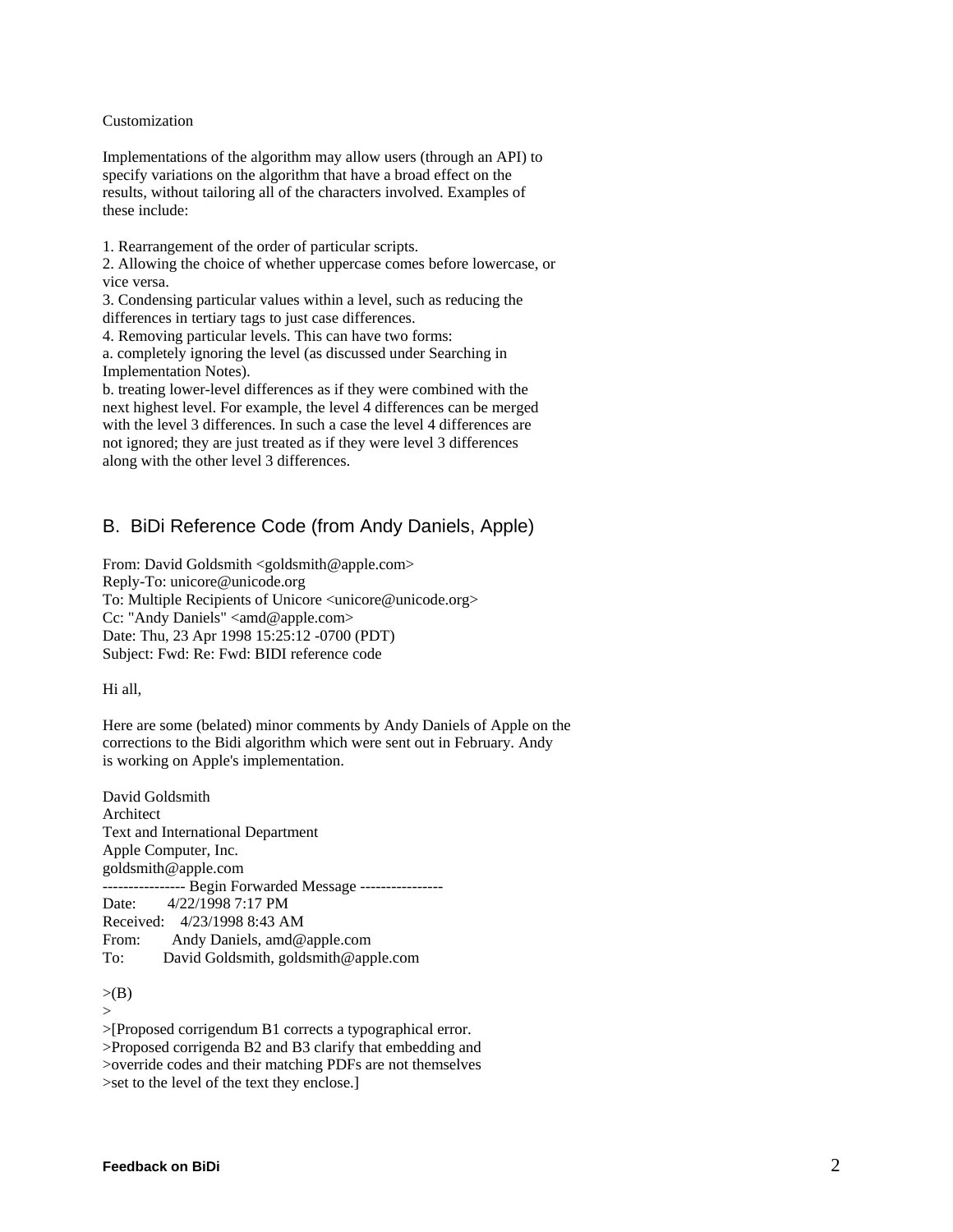[...]

>After the last sentences of rules E2, E3, O2, and O3, add:

 $>$ 

>"The formatting code itself retains the pushed level, and is not >assigned the new level.

 $\geq$  $>(B3)$ >

>After the first sentence of rule T4, insert:

>

>"The PDF itself is assigned the popped level (the one in effect >before the embedding or override)."

These proposed corrigienda make it a bit more of a nuisance to implement the last part of rule T6:

>"T6. In the following rules, an embedding or override code >and its matching PDF act as if they were strong characters >of the appropriate type. All unmatched PDFs are ignored. >If two embeddings with the same level are adjacent, then the >PDF terminating the first embedding and the code initiating >the next embedding are ignored."

It's a bit simpler to check that the new embedding takes you to the level of the preceding embedding/override if the PDF is set to the higher embedding level. Then you only need to check the level that you're recording anyway instead of having to keep yet another piece of state around. It's a minor thing, obviously.

 -- Andy. -- ----------------- End Forwarded Message -----------------

# C. BiDi Algorithm (from Jony Rosenne)

From: Jonathan Rosenne <rosenne@netvision.net.il> Reply-To: unicore@unicode.org To: Multiple Recipients of Unicore <unicore@unicode.org> Date: Thu, 23 Apr 1998 21:51:14 -0700 (PDT) Subject: Bidi Algorithm

1. Invalid levels:

This is a lot of unnecessary complications. Why noy just ignore invalid RLE's and LRE's? I know it will mess up the PFFs, but who cares?

I am not repeating my objection to specifying the algorithm in this case, I am just saying that if it is felt that it must be specified then it should be done in the simplest possible way. Adding a new category to handle something that is not supposed to happen - is this reasonable?

If the limit of 15 is too low, it can be increased without affecting existing implementations.